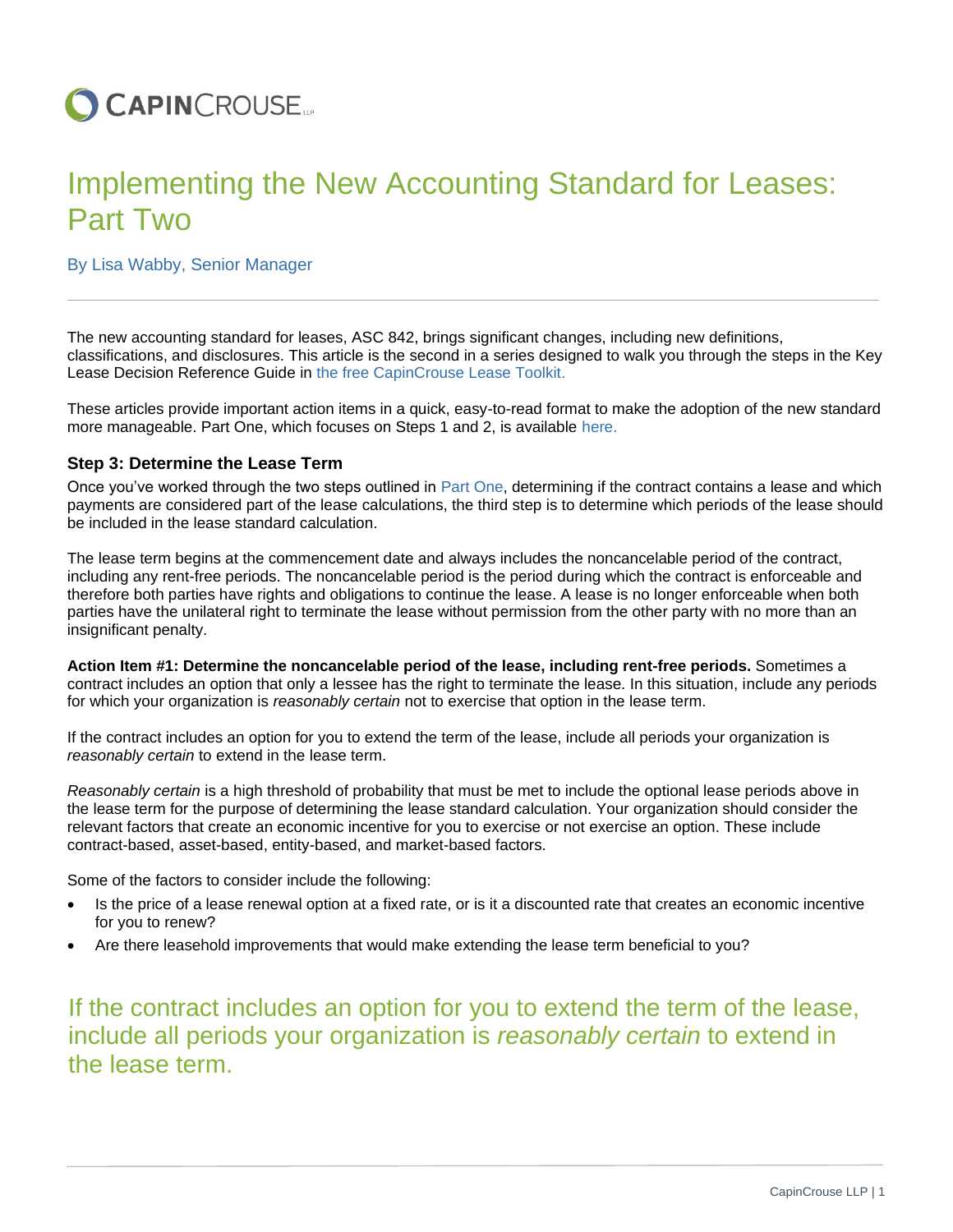- Is the leased asset significant to your organization's operations? If so, is there a readily available replacement asset?
- Do you have a sublease term that extends beyond the noncancelable period of the lease?

It's important to note that management's intent to renew a lease or its history of renewing similar arrangements does not directly correlate to conclude that the organization is reasonably certain to exercise an option. There still must be a compelling economic reason to renew.

**Action Item #2: Determine which optional periods you as the lessee control to include in the lease term, based on the relevant economic factors.** Sometimes a contract includes an option that only the lessor has the right to terminate a lease; the lessee's lease term includes the period covered by this option. The likelihood of the lessor exercising the termination option is not considered in evaluating the potential impact on the lease term.

If the contract includes periods the lessor has the option to extend, you as the lessee must include these periods in the lease term.

**Action Item #3: Determine if there are any periods for which the lessor controls the right to extend or terminate the lease. The lease term should assume that the lease will not be terminated and that the lessor will renew the lease.** 

| Noncancelable period                                                                                                                                                                                                                                            |                                                                                                                                                                              |                                                                                        |  |
|-----------------------------------------------------------------------------------------------------------------------------------------------------------------------------------------------------------------------------------------------------------------|------------------------------------------------------------------------------------------------------------------------------------------------------------------------------|----------------------------------------------------------------------------------------|--|
| The lease term includes<br>the noncancelable period<br>specified in the contract.<br>This is the period for which<br>the lessee cannot cancel its<br>right to use the underlying<br>asset. The lease term<br>includes any lessor-provided<br>rent-free periods. | Optional period by lessee                                                                                                                                                    |                                                                                        |  |
|                                                                                                                                                                                                                                                                 | The lease term includes<br>any optional or cancelable<br>periods for which the<br>lessee controls the<br>exercies of the option and<br>is reasonably certain to<br>exercies. | Optional period by lessor                                                              |  |
|                                                                                                                                                                                                                                                                 |                                                                                                                                                                              | The lease term includes<br>any similar optional periods<br>under the lessor's control. |  |
|                                                                                                                                                                                                                                                                 | Optional periods include<br>renewal options to extend<br>the lease and the periods<br>occurring after a lessee's<br>optional early termination<br>date.                      |                                                                                        |  |

**Action Item #4: Use the prior action items in this step and the chart above to determine the initial lease term for the purpose of the lease standard calculation.** *Quick tip: This step aligns with Section 3 of the Lease Information Gathering Form in the CapinCrouse Lease Toolkit. Continue moving down the Lease Information Gathering Form to Section 3 for each of the leases identified in Step 1 from [Part One](https://capincrouse.com/implementing-new-accounting-standard-leases-part-one/) in our series.*

### **Step 4: Determine the Discount Rate**

Determining an accurate discount rate is a critical component of the lease liability calculation. The lease liability is calculated based on the present value of the remaining lease payments, which is determined from the discount rate established at the commencement of the lease. The higher the discount rate, the lower the lease liability will be.

You must use the rate implicit in the lease when you are able to readily determine the rate. An implicit rate is considered readily determinable when all material inputs are themselves readily determinable by the lessee.

#### **Action Item #5: Determine if the lease has an implicit rate. If so, it must be the rate used in the lease calculations.** *Quick tip: The implicit rate will be almost impossible to determine if it is not explicitly stated in the contract. Move to Action Item #7 for any lease that has an implicit rate.*

If you are not able to readily determine the rate implicit in the lease, you must use your incremental borrowing rate unless you elect to use the risk-free discount rate. Make this election by class of underlying asset.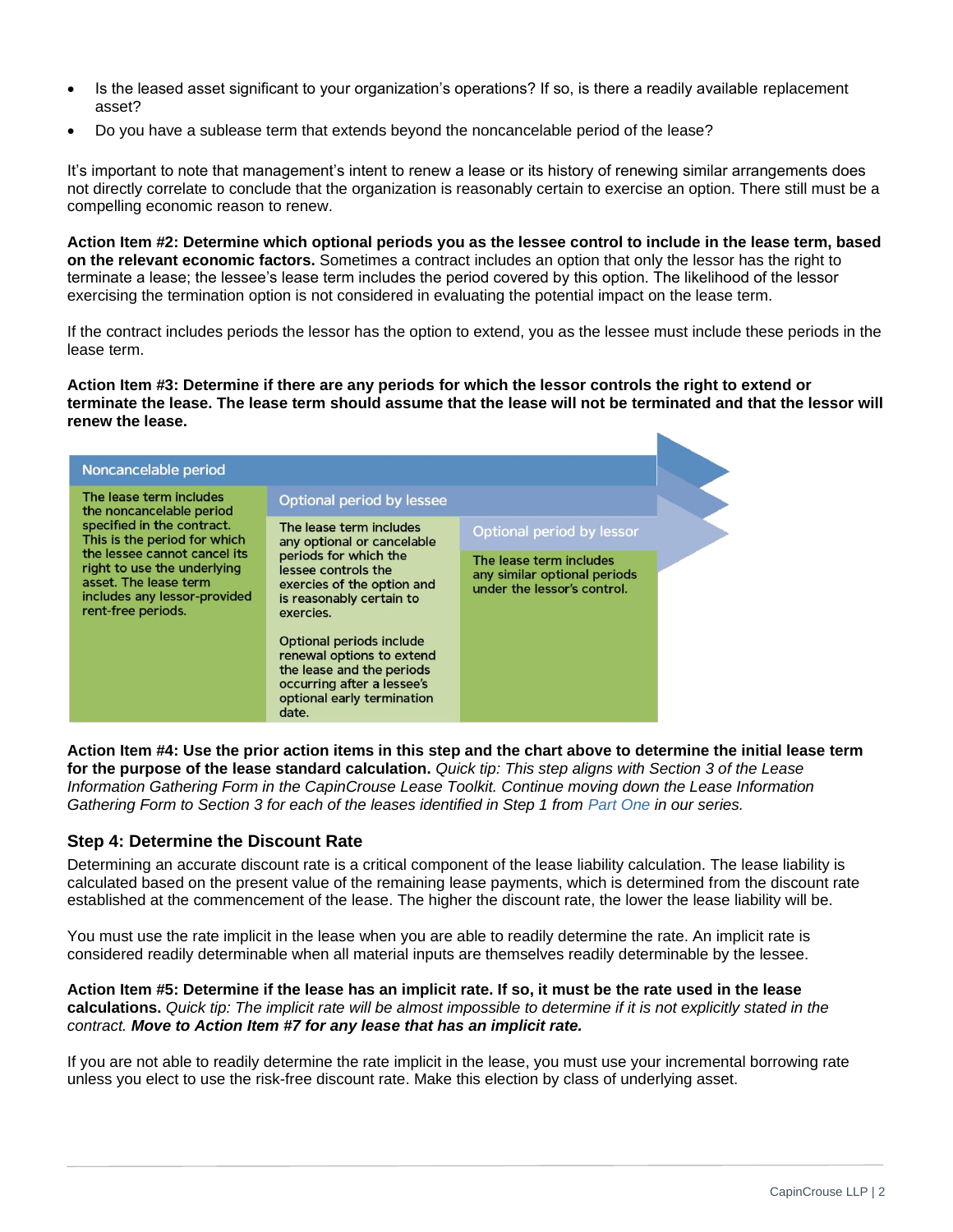Your incremental borrowing rate is the rate of interest that a lessee would have to pay on a collateralized loan with similar terms in a similar economic environment. As a result, the incremental borrowing rate will not always be equivalent to the borrowing rate on your loans.

The risk-free rate should be determined using a period comparable with that of the lease term. Organizations typically will use the U.S Treasury yield at the date of lease commencement or upon implementation of the new standard for the risk-free rate. You should select the term closest to the lease.

**Action Item #6: Determine which class of underlying assets, if any, you will use the risk-free rate for and which you will use a relevant incremental borrowing rate for.** *Quick tip: The risk-free rate election typically results in a higher recorded lease liability. Weigh the administrative benefits of this election against the higher financial liabilities and consider which classes of assets to apply this election to. Factors to consider include the amount and frequency of the lease payments.* 

**Once you decide whether to use the incremental borrowing rate or the risk-free rate, determine the applicable rate to be used based on the relevant criteria outlined above.**

**Action Item #7: Using the rate determined in Action Item #5 or #6, input the rate for the lease agreement for the purpose of the lease standard calculation.** *Quick tip: This step aligns with Section 4 of the Lease Information Gathering Form. Continue moving down the Lease Information Gathering Form to Section 4 for each of the leases identified in [Part One.](https://capincrouse.com/implementing-new-accounting-standard-leases-part-one/)*

## **Step 5: Determine the Classification of a Lease**

Under the new standard, lease classification no longer determines if a lease will be recorded as an asset and liability on the statement of financial position, since all leases are recorded. The classification criteria are very similar to the previous lease classification criteria. Essentially an operating lease permits the use of an asset without transferring the ownership right of that asset for a major part of the asset's life.

Lease classification is determined at the commencement date and affects the amount and timing of lease expense. Operating leases require lease expenses to be recognized on a straight-line basis over the lease term. Financing leases recognize interest expense and amortization expense, which generally results in higher expenses at the beginning of the lease that decrease over the lease term.

The following flowchart is used to determine classification:



the underlying asset at the commencement date.

(d) 90% or more of the fair value of the underlying asset can be used as a basis for determining if it amounts to substantially all the fair value of the underlying asset